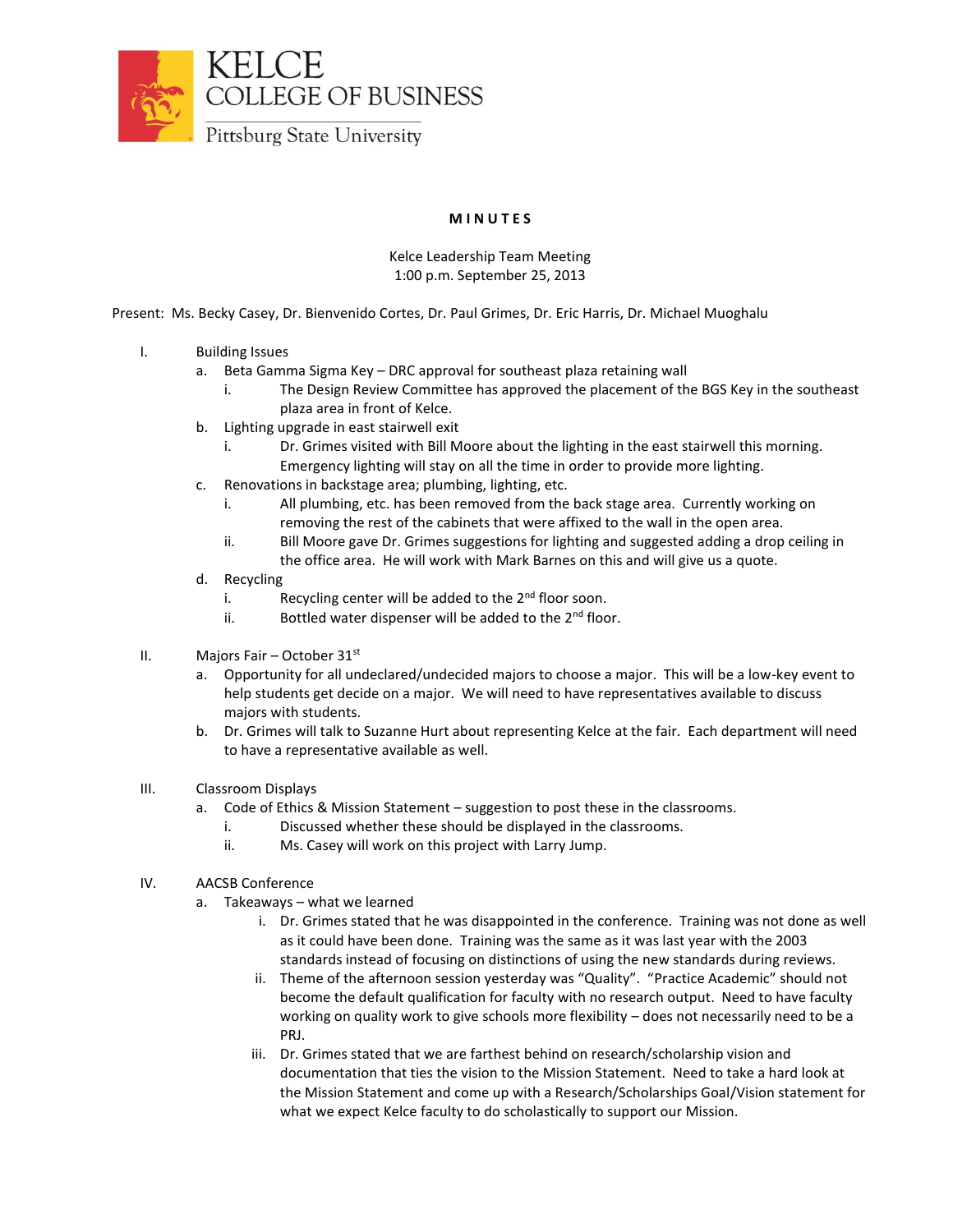- iv. Dr. Grimes stated that we need to do a better job of documenting student engagement with faculty and outside constituents (internships, study abroad programs, etc.)
- v. KLT/Chairs were asked to provide # of students who have done internships over the last five years. Need to put a process into place to document when faculty have guest speakers come to class. Also need information on student organizations and what they do.
- vi. Research Vision Dr. Grimes will write a statement and will then have KLT review and take to faculty for review and approval.
- vii. Dr. Cortes stated that the feed-back loop (AOL) seemed important and should be done at least once a year. Changes in curriculum should include anything that improves the curriculum.
- viii. Dr. Muoghalu PSU seeks relevance through teaching and research. We should consider that we need to develop a story line so that everyone will know what our story is. Our story should be that first schools going up for accreditation with the new standards have governance, Mission Statement, strategic planning processes in place. Recommendation at the meeting was to reveal our biggest failure (LiveText). Innovation, impact and engagement (IIE) are very important.
- ix. Dr. Grimes stated that the CIR Executive Summary should be summarized thematically with 4 headings- Who We Are, How We Innovate, How We Engage, and How We Make an Impact.
- x. Dr. Harris stated that we need to have at least two AACSB workshops for faculty before December. He also stated that it was a pretty good conference. Believes we are in pretty good shape – have a good handle on what we need to do. Presentation will be very important. Must provide an overview to faculty, tie up loose ends on AOL issues, need to stress faculty engagement and innovation.
- xi. Ms. Casey stated that the reiteration of going up under new standards will prove to be more flexible. She also attended the Accounting/Budget session. Should probably put accreditation of Accounting back on the table at some point.
- xii. New standard 7 Professional staff deployment. Includes university-provided support services like career placement – need to keep this in mind.
- xiii. What do we have outside the classrooms to put students and faculty together? Advising, student organizations, honors projects, internship programs, outside speakers, Jungle Journeys, career services interactions are a few of the faculty/student engagement activities.
- xiv. Need list of 5 best universities that use faculty published textbooks. Chairs are asked to get this information to Dr. Grimes ASAP so that he can put the table together.
- b. Prioritize actions
	- i. Chairs were asked to make sure that faculty have updated their CV data in DM.
- c. Report status
- d. Table status / DM
	- i. Dr. Sha is working on revising the templates, and has been advised that we do not need new tables created.
- e. Exhibits for Team / Website
- V. Updates and Announcements
	- A. Casey –
	- B. Cortes –
	- C. Harris –
	- D. Muoghalu –
- VI. Old Business
- VII. New Business
	- a. October 4 KBOA meeting and Outstanding Alumni will be here. Lee Scott will be on campus the same day and Dr. Grimes has been invited to have lunch with the President and other constituents. KBOA will meet in the morning and then have lunch in 121. Dr. Cortes has been asked to be a host for the luncheon since ECON will be supervising the Outstanding Alum. Will open up lunch for all faculty in Kelce. Dr. Grimes will send out an e-mail giving faculty a heads up and asking them to RSVP for the lunch on 10/4.